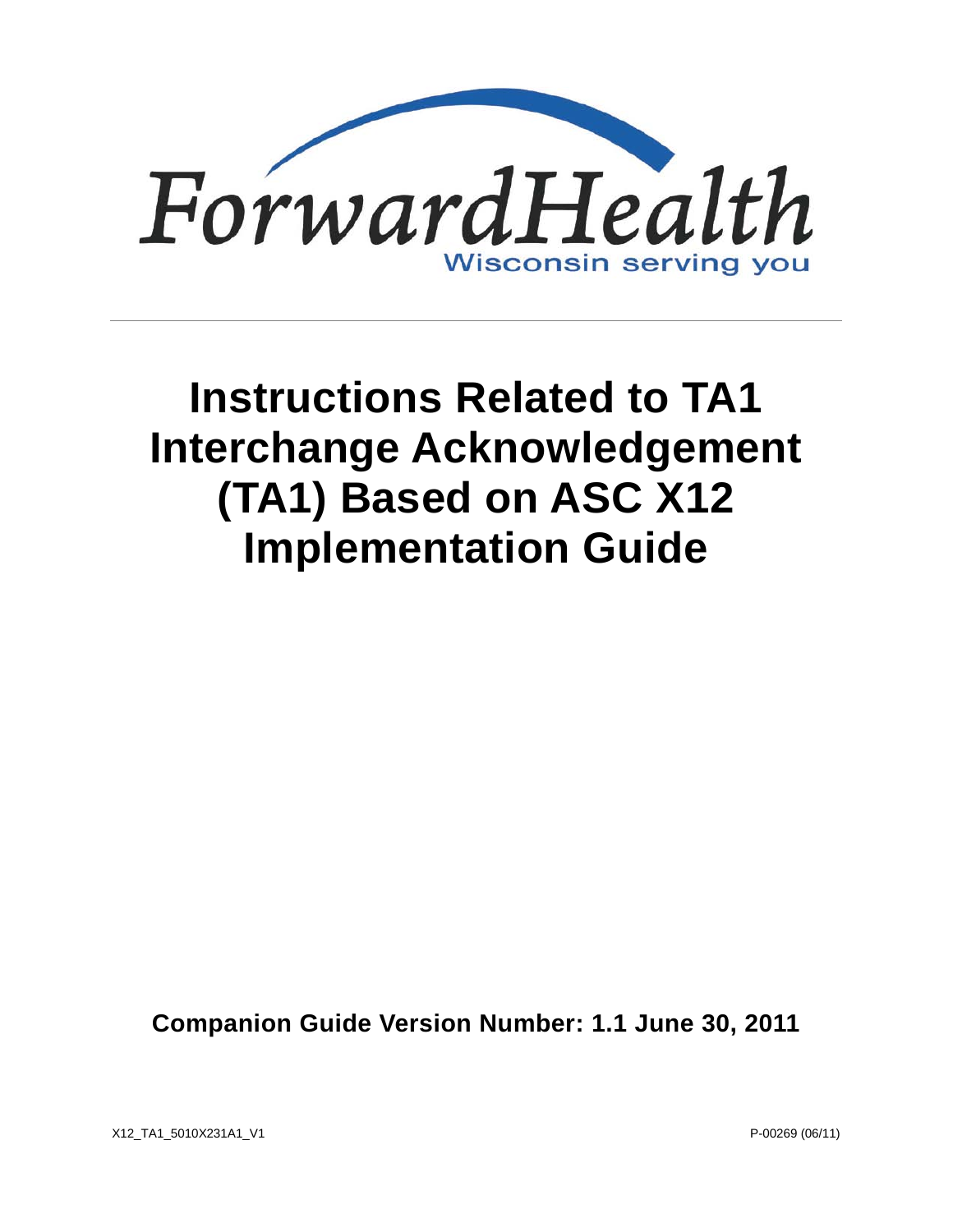**This template is Copyright © 2010 by the Workgroup for Electronic Data Interchange (WEDI) and the Data Interchange Standards Association (DISA), on behalf of the Accredited Standards Committee (ASC) X12. All rights reserved. It may be freely redistributed in its entirety provided that this copyright notice is not removed. It may not be sold for profit or used in commercial documents without the written permission of the copyright holder. This document is provided "as is" without any express or implied warranty. Note that the copyright on the underlying ASC X12 Standards is held by DISA on behalf of ASC X12.**

**2011 © Companion Guide copyright by the Wisconsin Department of Health Services.**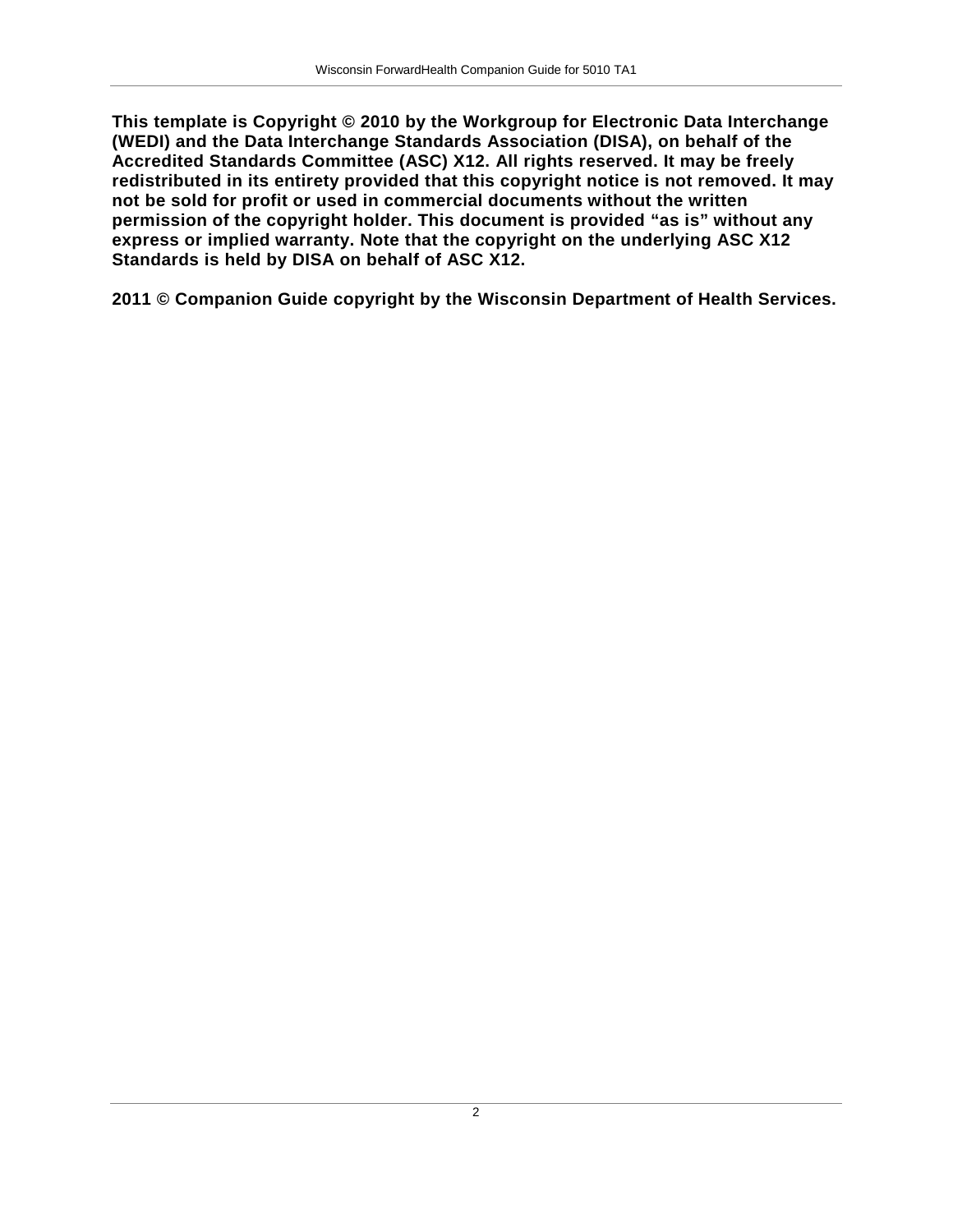# **Preface**

Companion guides may contain two types of data, instructions for electronic communications with the publishing entity (Communications/Connectivity Instructions) and supplemental information for creating transactions for the publishing entity while ensuring compliance with the associated ASC X12 Implementation Guide (Transaction Instructions). Either the Communications/Connectivity component or the Transaction Instruction component must be included in every companion guide. The components may be published as separate documents or as a single document.

The Communications/Connectivity component is included in the companion guides when the publishing entity wants to convey the information needed to commence and maintain communication exchange.

The Transaction Instruction component is included in the companion guides when the publishing entity wants to clarify the implementation guide instructions for submission of specific electronic transactions. The Transaction Instruction component content is limited by ASC X12's copyrights and Fair Use statement.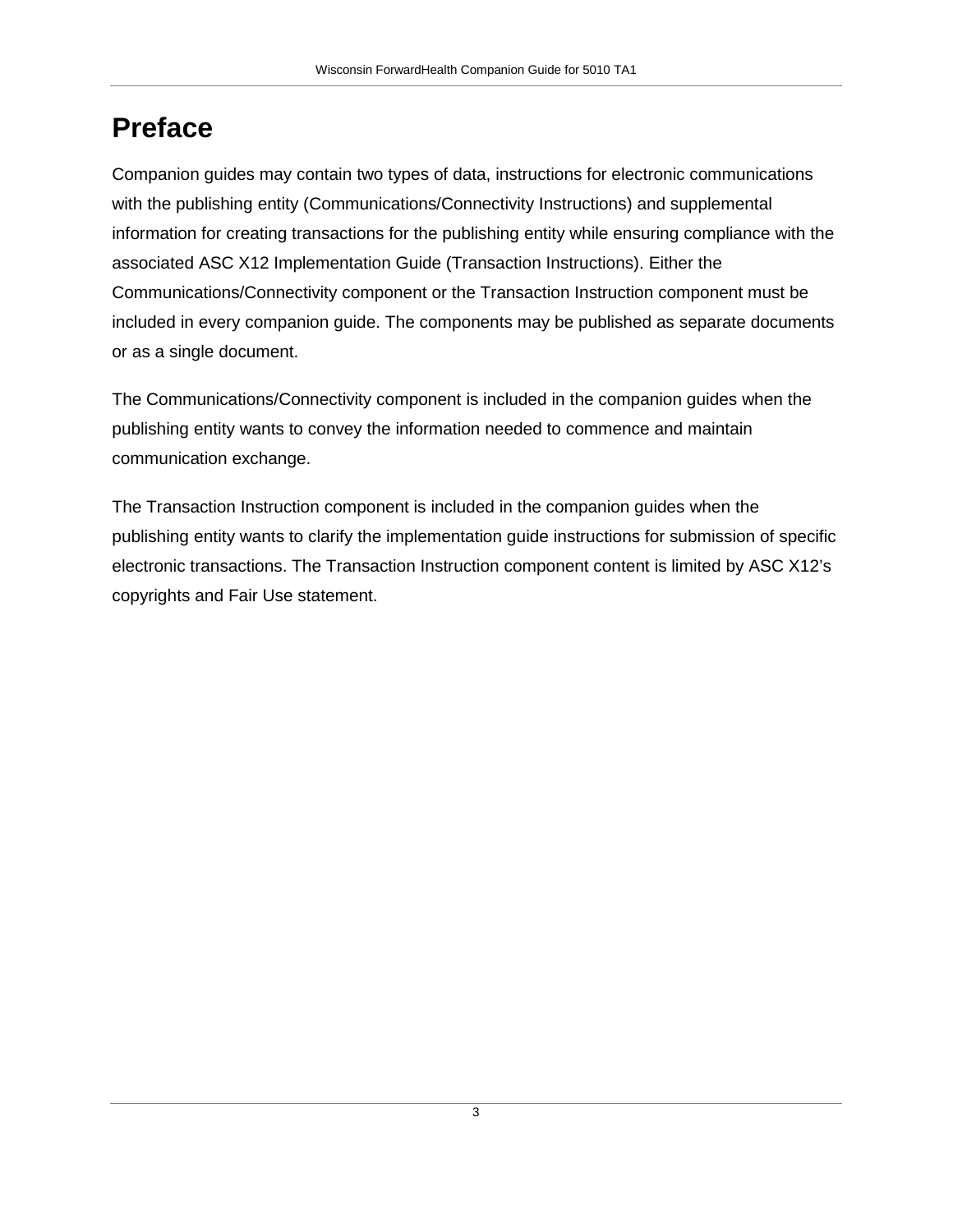# **Table of Contents**

| 1                |  |  |  |  |
|------------------|--|--|--|--|
|                  |  |  |  |  |
|                  |  |  |  |  |
|                  |  |  |  |  |
|                  |  |  |  |  |
|                  |  |  |  |  |
|                  |  |  |  |  |
|                  |  |  |  |  |
|                  |  |  |  |  |
|                  |  |  |  |  |
|                  |  |  |  |  |
|                  |  |  |  |  |
| $\boldsymbol{2}$ |  |  |  |  |
| 3                |  |  |  |  |
|                  |  |  |  |  |
| 4                |  |  |  |  |
|                  |  |  |  |  |
|                  |  |  |  |  |
|                  |  |  |  |  |
|                  |  |  |  |  |
|                  |  |  |  |  |
| 5                |  |  |  |  |
| 6                |  |  |  |  |
|                  |  |  |  |  |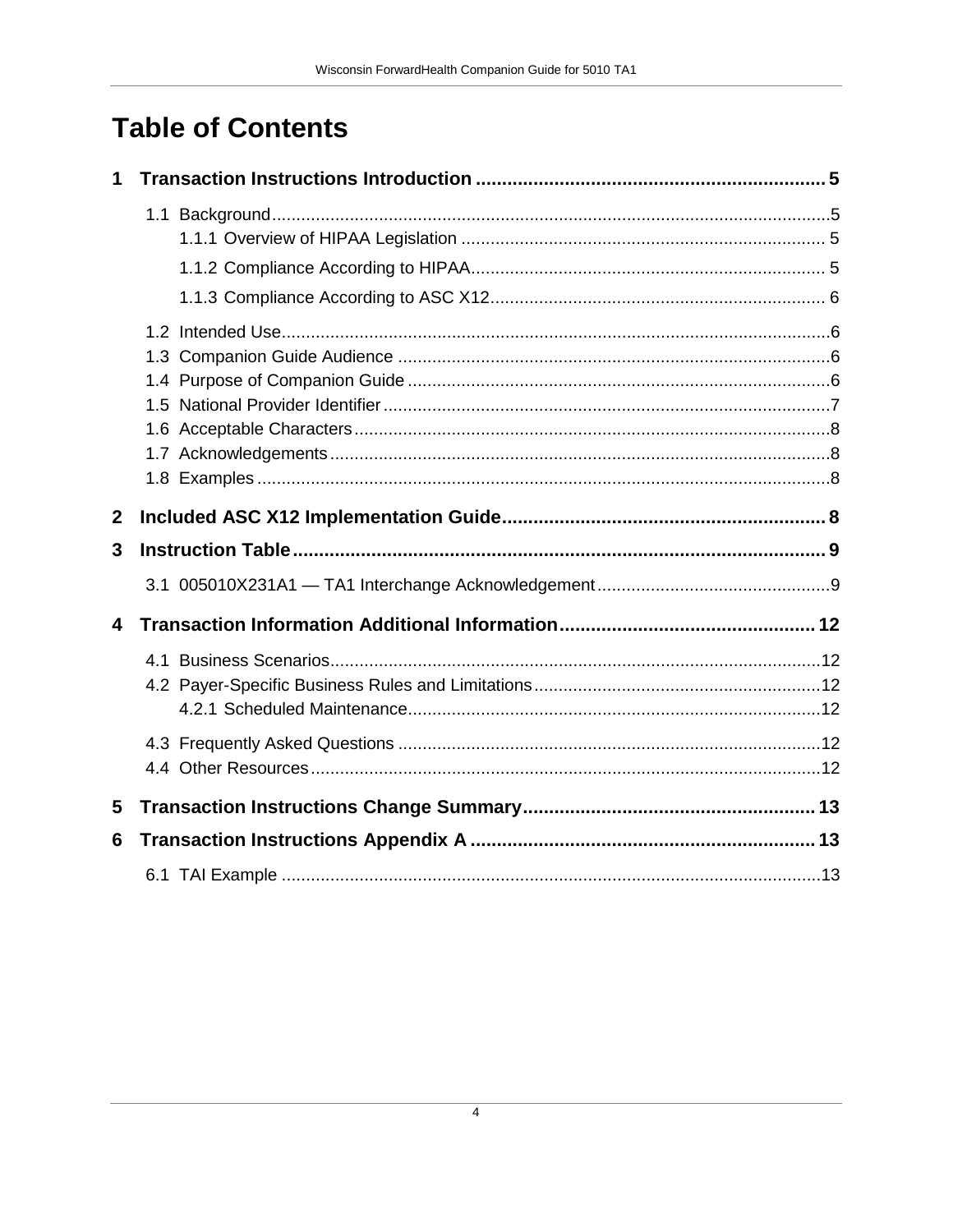# **TA1 Interchange Acknowledgement Transaction Instructions**

# <span id="page-4-1"></span><span id="page-4-0"></span>**1 Transaction Instructions Introduction**

## <span id="page-4-2"></span>**1.1 Background**

#### **1.1.1 Overview of HIPAA Legislation**

The Health Insurance Portability and Accountability Act of 1996 (HIPAA) carries provisions for administrative simplification. This requires the Secretary of the federal Department of Health and Human Services (HHS) to adopt standards to support the electronic exchange of administrative and financial health care transactions primarily between health care providers and plans. HIPAA directs the Secretary to adopt standards for transactions to enable health information to be exchanged electronically and to adopt specifications for implementing each standard HIPAA serves to:

- Create better access to health insurance.
- Limit fraud and abuse.
- Reduce administrative costs.

#### <span id="page-4-3"></span>**1.1.2 Compliance According to HIPAA**

The HIPAA regulations at 45 CFR 162.915 require that covered entities not enter into a trading partner agreement that would do any of the following:

- Change the definition, data condition, or use of a data element or segment in a standard.
- Add any data elements or segments to the maximum defined data set.
- Use any code or data elements that are marked "not used" in the standard's implementation specifications or are not in the standard's implementation specification(s).
- Change the meaning or intent of the standard's implementation specification(s).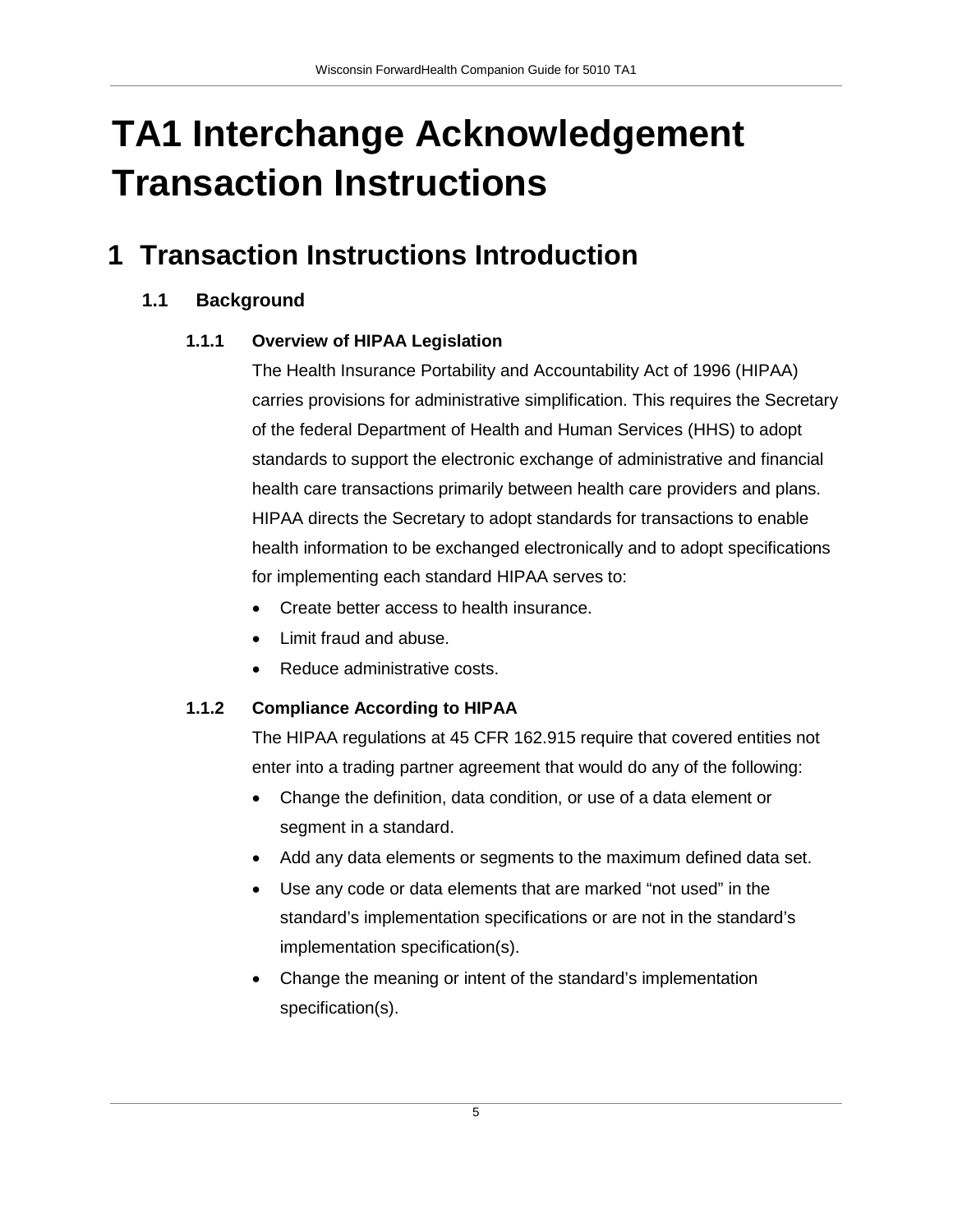#### <span id="page-5-0"></span>**1.1.3 Compliance According to ASC X12**

The ASC X12 requirements include specific restrictions that prohibit trading partners from modifying any:

- Defining, explanatory, or clarifying content contained in the implementation guide.
- Requirement contained in the implementation guide.

### <span id="page-5-1"></span>**1.2 Intended Use**

The Transaction Instruction component of this companion guide must be used in conjunction with an associated ASC X12 Implementation Guide. The instructions in this companion guide are not intended to be stand-alone requirements documents. This companion guide conforms to all the requirements of any associated ASC X12 Implementation Guides and is in conformance with the ASC X12 Implementation Guide's Fair Use and Copyright statements.

### <span id="page-5-2"></span>**1.3 Companion Guide Audience**

Companion guides are intended for information technology and/or systems staff who will be coding billing systems or software for compliance with the federal HIPAA.

## <span id="page-5-3"></span>**1.4 Purpose of Companion Guide**

The information contained in this companion guide applies to ForwardHealth, which includes the following programs: BadgerCare Plus, Wisconsin Medicaid, SeniorCare, Wisconsin Chronic Disease Program, the Wisconsin Well Woman Program, and Medicaid managed care programs. All of these programs use ForwardHealth interChange for processing.

The companion guides are to be used with HIPAA Implementation Guides and to supplement the requirements in the HIPAA ASC X12 Implementation Guides, without contradicting those requirements. Implementation guides define the national data standards, electronic format, and values for each data element within an electronic transaction. The purpose of the companion guides is to provide trading partners with a guide to communicate ForwardHealth-specific information required to successfully exchange transactions electronically with ForwardHealth.

6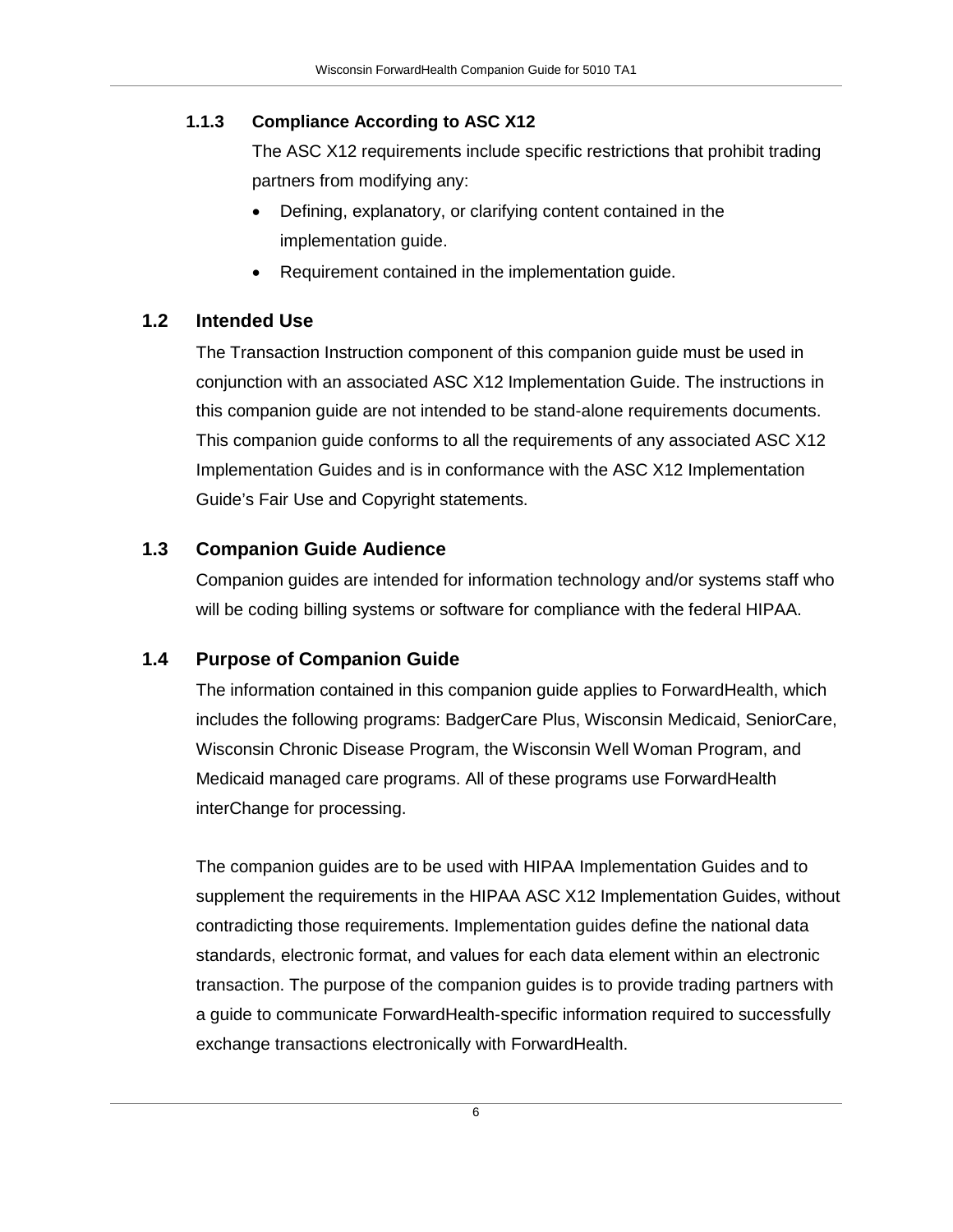ForwardHealth will accept and process any HIPAA-compliant transaction; however, a compliant transaction that does not contain ForwardHealth-specific information, though processed, may be denied for payment. For example, a compliant 837 Health Care Claim created without a ForwardHealth member identification number will be processed by ForwardHealth but will be denied payment. For questions regarding appropriate billing procedures, as well as for policy and billing information, providers should refer to their policy-specific area of the ForwardHealth Online Handbook.

Companion guides highlight the data elements significant for ForwardHealth. For transactions created by ForwardHealth, companion guides explain how certain data elements are processed. Refer to the companion guide first if there is a question about how ForwardHealth processes a HIPAA transaction. For further information, contact the ForwardHealth Electronic Data Interchange (EDI) Department at (866) 416-4979.

#### <span id="page-6-0"></span>**1.5 National Provider Identifier**

As a result of HIPAA, the federal HHS adopted a standard identifier for health care providers. The Final Rule published by the HHS adopted the National Provider Identifier (NPI) as the standard identifier.

The NPI replaces all payer-specific identification numbers (e.g., Medicaid provider numbers) on nationally recognized electronic transactions (also known as standard transactions); therefore, all health care providers are required to obtain an NPI to identify themselves on these transactions. The NPI is the only identification number that will be allowed on these transactions.

ForwardHealth has determined that all providers, except for personal care only providers, specialized medical vehicle providers, and blood banks, are health care providers (per the definitions within the NPI Final Rule) and, therefore, are required to obtain and use an NPI. ForwardHealth requires all health care providers to submit their NPI on electronic transactions.

7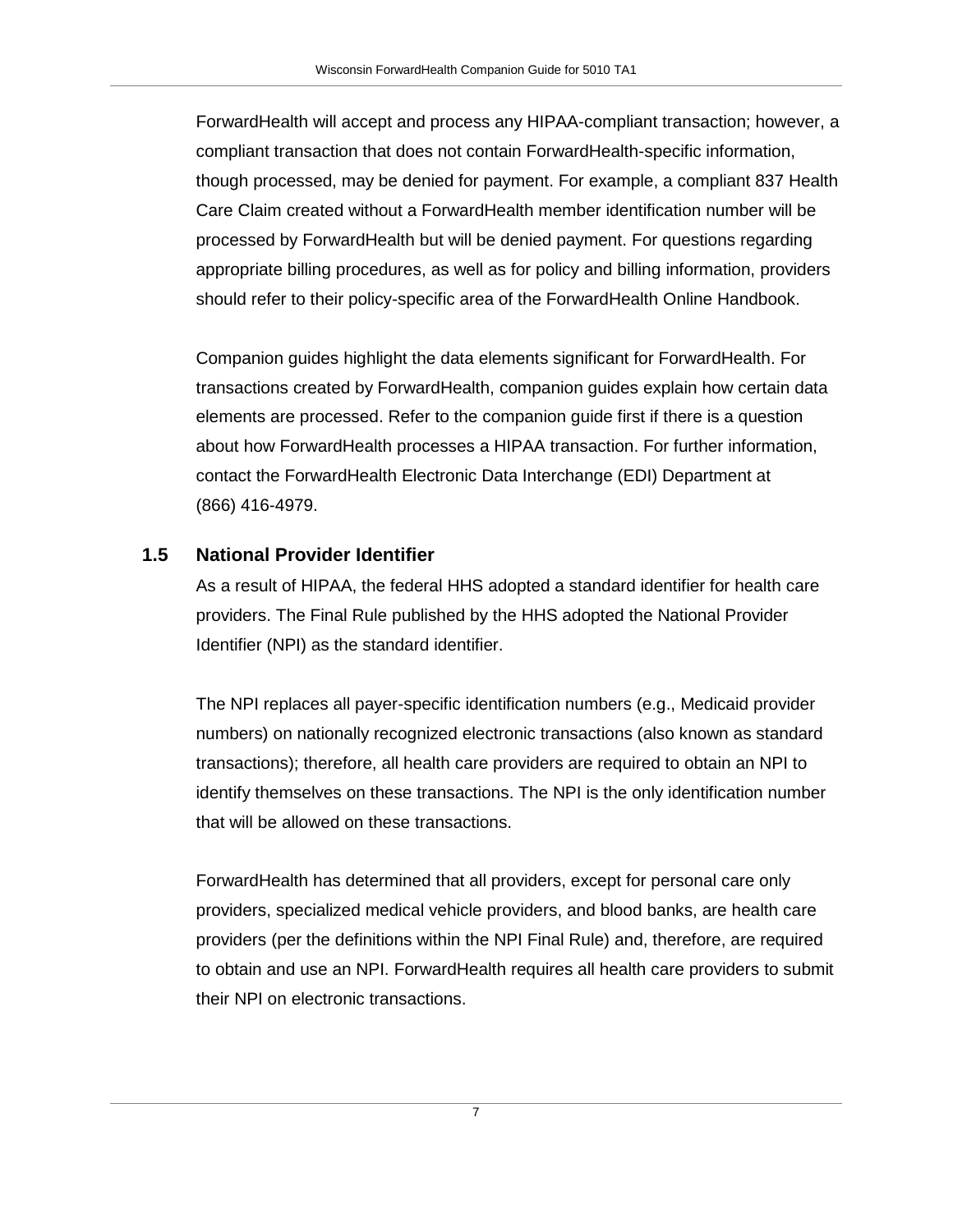#### <span id="page-7-0"></span>**1.6 Acceptable Characters**

All alpha characters used in HIPAA transactions must be in an uppercase format. The HIPAA transactions must not contain any carriage returns nor line feeds; the data must be received in one, continuous stream.

#### <span id="page-7-1"></span>**1.7 Acknowledgements**

An accepted 999 Implementation Acknowledgement, rejected 999 Implementation Acknowledgement, or rejected TA1 InterChange Acknowledgement will be generated in response to all submitted files. Trading partners are responsible for retrieving acknowledgments from the ForwardHealth Portal to determine the status of their files.

#### <span id="page-7-2"></span>**1.8 Examples**

See Section 6 of this guide for an example.

# <span id="page-7-3"></span>**2 Included ASC X12 Implementation Guide**

This table lists the X12N Implementation Guide(s) for which specific transaction instructions apply and are included in Section 3 of this document.

| Unique ID    | Name                            |
|--------------|---------------------------------|
| 005010X231A1 | TA1 Interchange Acknowledgement |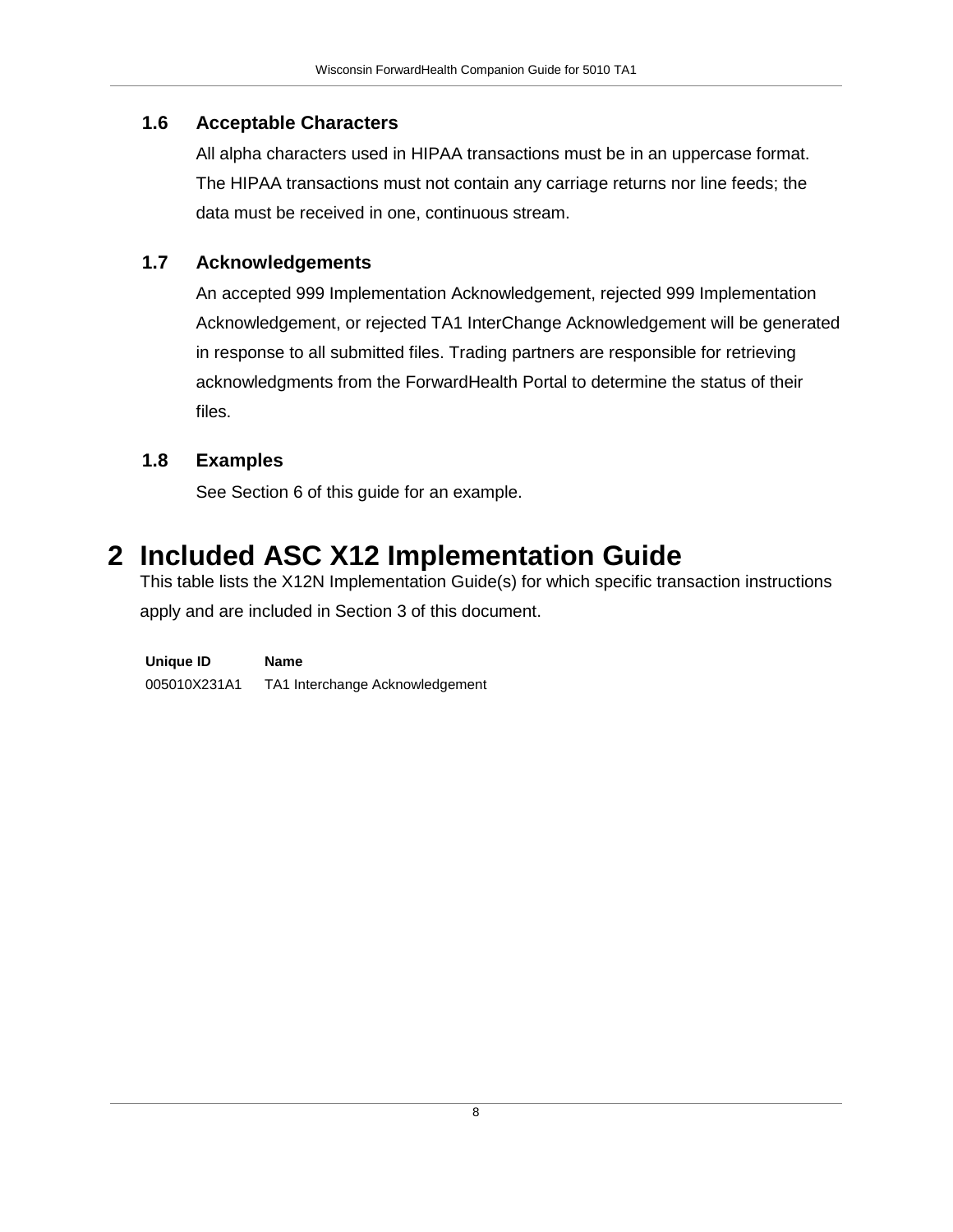# <span id="page-8-0"></span>**3 Instruction Table**

These tables contain one or more rows for each segment for which a supplemental

instruction is needed.

| е<br>ı<br>г<br>г<br>ı |
|-----------------------|
|-----------------------|

SHADED rows represent "segments" in the X12N implementation guide.

NON-SHADED rows represent "data elements" in the X12N implementation guide.

#### <span id="page-8-1"></span>**3.1 005010X231A1 — TA1 Interchange Acknowledgement**

| Loop ID | Reference         | <b>Name</b>                               | <b>Codes</b> | <b>Notes/Comments</b>                                                                                                                                                                 |
|---------|-------------------|-------------------------------------------|--------------|---------------------------------------------------------------------------------------------------------------------------------------------------------------------------------------|
|         | <b>ISA</b>        | Interchange<br><b>Control Header</b>      |              | The ISA is a fixed-length record<br>with fixed-length elements.                                                                                                                       |
|         | <b>ISA01</b>      | Authorization<br>Information<br>Qualifier | 00           | Enter the value "00" - No<br>Authorization Information Present                                                                                                                        |
|         | <b>ISA05</b>      | Interchange ID<br>(Sender) Qualifier      | <b>ZZ</b>    | This field will contain a value of<br>"ZZ" to indicate mutually defined.                                                                                                              |
|         | ISA06             | Interchange<br>Sender ID                  | WISC_DHFS    | This field will contain<br>"WISC_DHFS".                                                                                                                                               |
|         | ISA07             | Interchange ID<br>(Receiver) Qualifier    | ZZ           | This element contains a value of<br>"ZZ" - mutually defined.                                                                                                                          |
|         | ISA08             | Interchange<br>Receiver ID                |              | This element is the nine-digit<br>numeric Trading Partner<br>identification number assigned by<br>ForwardHealth interChange.                                                          |
|         | <b>ISA11</b>      | Repetition<br>Separator                   | Λ            | The repetition separator is a<br>delimiter separating repeated<br>occurrences of a data element or<br>composite data; it is not a data<br>element. This field will contain a<br>caret |
|         | <b>ISA13</b>      | Interchange<br><b>Control Number</b>      |              | This element contains a distinct<br>tracking number for this file.                                                                                                                    |
|         | ISA <sub>14</sub> | Acknowledgment<br>Requested               | $\mathbf 0$  | Enter the value "0" - No<br>Interchange Acknowledgment<br>requested.                                                                                                                  |
|         | TA <sub>1</sub>   | Interchange<br>Acknowledgement            |              | A TA1 will only be sent to identify<br>interchange level errors.                                                                                                                      |
|         | TA <sub>101</sub> | Interchange<br><b>Control Number</b>      |              | This is the value in ISA13 from the<br>interchange to which this TA1 is<br>responding.                                                                                                |
|         | TA102             | Interchange Date                          |              | This element contains the date<br>from ISA09 for the interchange on<br>which it is reporting.                                                                                         |
|         | TA103             | Interchange Time                          |              | This element contains the time<br>from the ISA10 for the interchange<br>on which it is reporting.                                                                                     |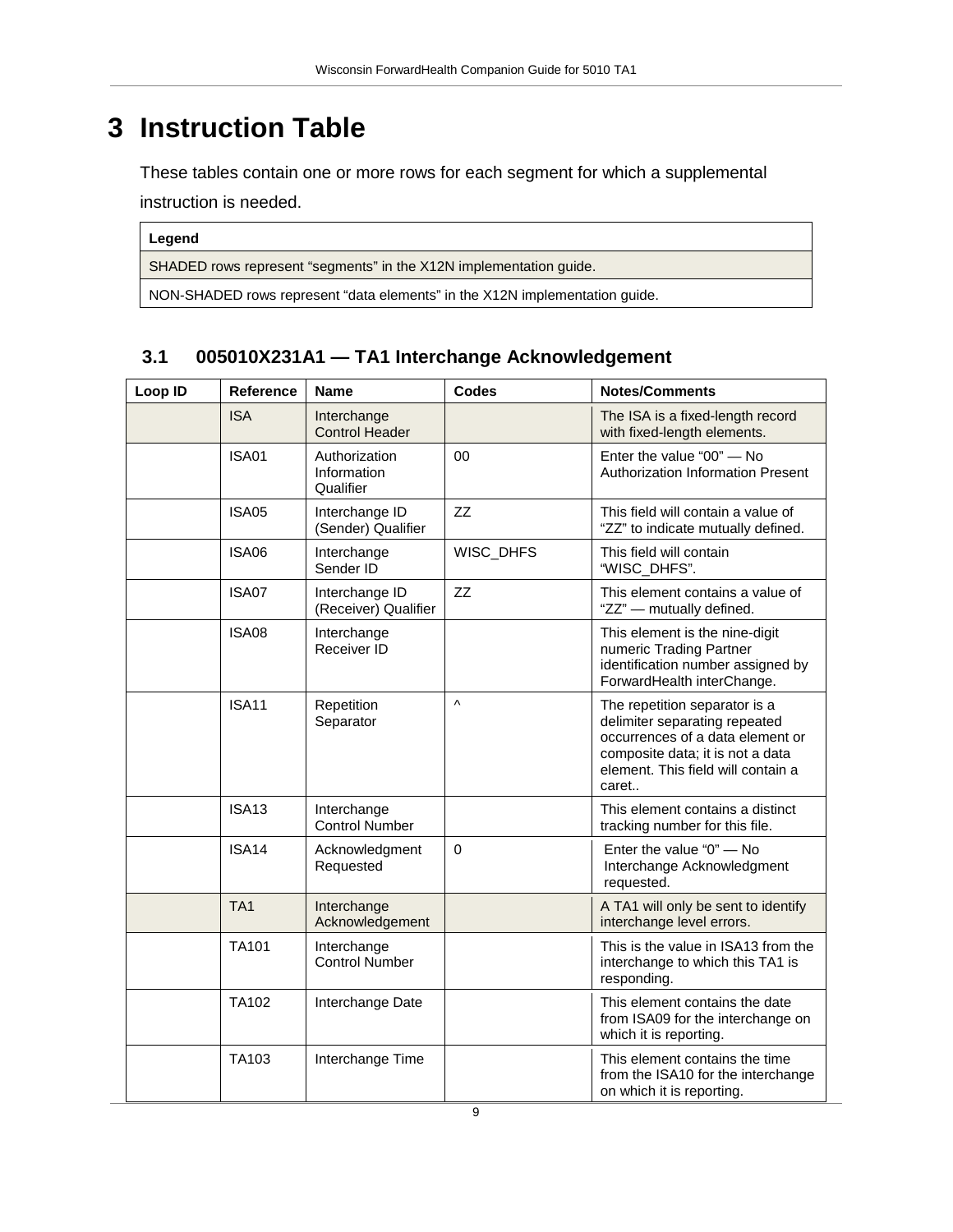| Loop ID | Reference    | <b>Name</b>                           | <b>Codes</b>                                                                                                                                                                   | <b>Notes/Comments</b>                                                                                                                                                                                                                                                                                                                                                                                                                                                                                                                                                                                                                                                                                                                                                                                                                                                                                                                                                                                                                                                                                                                                                                                                                                                                                                                                                                                                                                                  |
|---------|--------------|---------------------------------------|--------------------------------------------------------------------------------------------------------------------------------------------------------------------------------|------------------------------------------------------------------------------------------------------------------------------------------------------------------------------------------------------------------------------------------------------------------------------------------------------------------------------------------------------------------------------------------------------------------------------------------------------------------------------------------------------------------------------------------------------------------------------------------------------------------------------------------------------------------------------------------------------------------------------------------------------------------------------------------------------------------------------------------------------------------------------------------------------------------------------------------------------------------------------------------------------------------------------------------------------------------------------------------------------------------------------------------------------------------------------------------------------------------------------------------------------------------------------------------------------------------------------------------------------------------------------------------------------------------------------------------------------------------------|
|         | <b>TA104</b> | Interchange<br>Acknowledgment<br>Code | R                                                                                                                                                                              | Enter the value "R" — The<br><b>Transmitted Interchange Control</b><br>Structure Header and Trailer are<br>Rejected Because of Errors.<br>This element indicates the status<br>of the interchange control<br>structure. The only value used is<br>"R", indicating that ISA, IEA,<br>GS/GE interchange had critical<br>errors and the exchange was not<br>accepted. Correct error and<br>resend.                                                                                                                                                                                                                                                                                                                                                                                                                                                                                                                                                                                                                                                                                                                                                                                                                                                                                                                                                                                                                                                                        |
|         | TA105        | Interchange Note<br>Code              | 001, 002, 003, 004,<br>005, 006, 007, 008,<br>009, 010, 011, 012,<br>013, 014, 015, 016,<br>017, 018, 019, 020,<br>021, 022, 023, 024,<br>025, 026, 027, 028,<br>029, 030, 031 | Code indicating the status of the<br>receipt of the interchange control<br>structure:<br>"001" - The Interchange<br>$\bullet$<br>Control Number in the Header<br>and Trailer Do Not Match. The<br>Value from the Header is used<br>in the Acknowledgment.<br>"002" - This Standard as<br>$\bullet$<br>Noted in the Control Standards<br>Identifier is Not Supported.<br>"003" - This Version of the<br>$\bullet$<br>Control is Not Supported.<br>"004" - The Segment<br>Terminator is Invalid.<br>"005" - Invalid Interchange ID<br>Qualifier for Sender.<br>"006" - Invalid Interchange<br>$\bullet$<br>Sender ID.<br>"007" - Invalid Interchange ID<br>$\bullet$<br>Qualifier for Receiver.<br>"008" - Invalid Interchange<br>$\bullet$<br>Receiver ID.<br>"009" - Unknown Interchange<br>Receiver ID.<br>"010" - Invalid Authorization<br>$\bullet$<br>Information Qualifier Value.<br>"011" - Invalid Authorization<br>Information Value.<br>"012" - Invalid Security<br>$\bullet$<br>Information Qualifier Value.<br>"013" - Invalid Security<br>$\bullet$<br>Information Value.<br>"014" - Invalid Interchange<br>$\bullet$<br>Date Value.<br>"015" - Invalid Interchange<br>Time Value.<br>"016" - Invalid Interchange<br>$\bullet$<br>Standards Identifier Value.<br>"017" - Invalid Interchange<br>$\bullet$<br>Version ID Value.<br>"018" - Invalid Interchange<br>$\bullet$<br><b>Control Number Value</b><br>"019" $-$ Invalid<br>Acknowledgment Requested |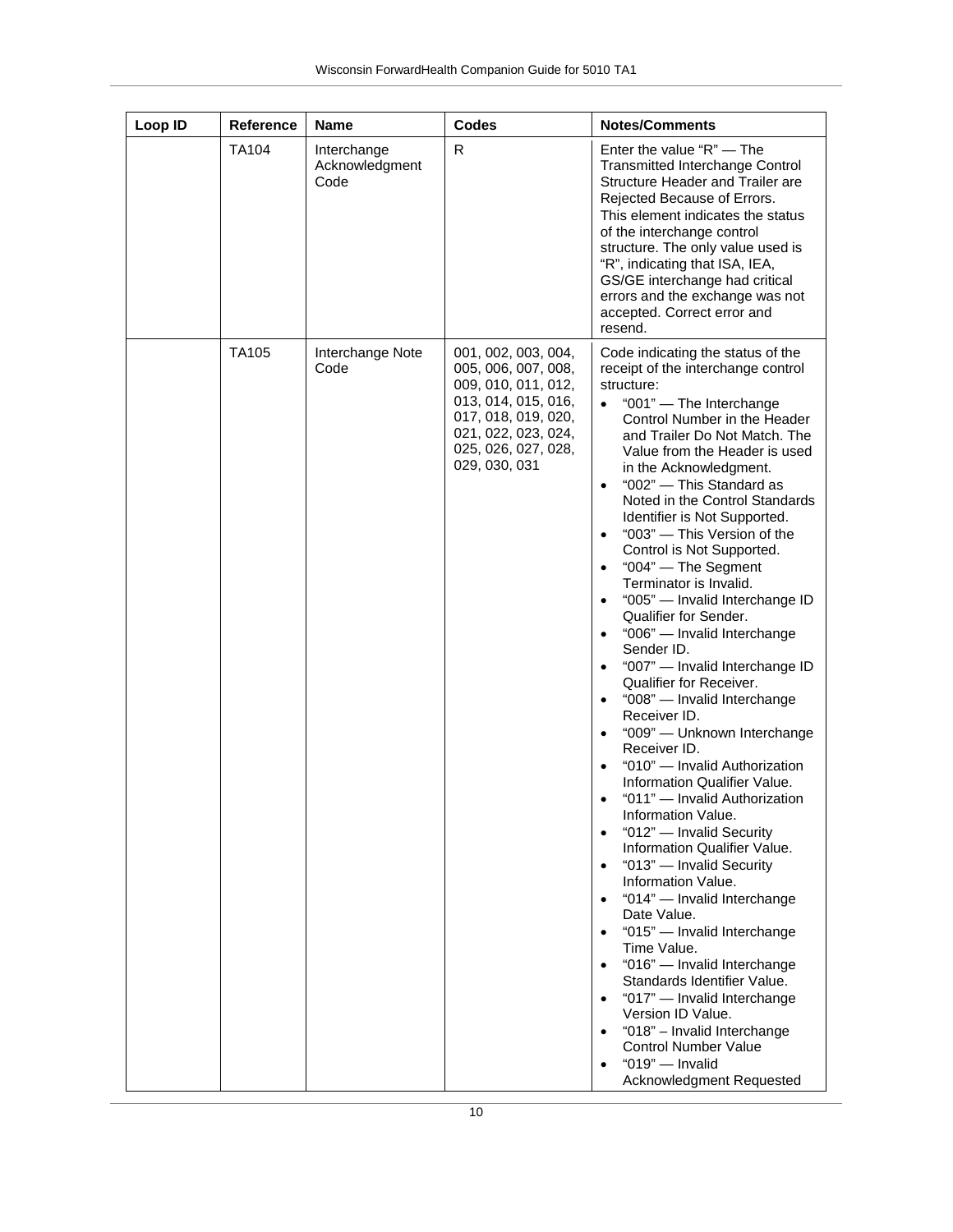| Loop ID | Reference | <b>Name</b> | <b>Codes</b> | <b>Notes/Comments</b>                                                                                                                                                                                                                                                                                                                                                                                                                                                                                                                                                                                                                                                                   |
|---------|-----------|-------------|--------------|-----------------------------------------------------------------------------------------------------------------------------------------------------------------------------------------------------------------------------------------------------------------------------------------------------------------------------------------------------------------------------------------------------------------------------------------------------------------------------------------------------------------------------------------------------------------------------------------------------------------------------------------------------------------------------------------|
|         |           |             |              | Value.<br>"020" — Invalid Test Indicator<br>Value.<br>"021" - Invalid Number of<br>Included Groups Value.<br>"022" - Invalid Control<br>Structure.<br>"023" - Improper (Premature)<br>End-of-File (Transmission).<br>"024" - Invalid Interchange<br>$\bullet$<br>Content (e.g., Invalid GS<br>Segment).<br>"025" - Duplicate Interchange<br>Control Number.<br>"026" — Invalid Data Element<br>Separator.<br>"027" - Invalid Component<br>$\bullet$<br>Element Separator.<br>"028" - Invalid Delivery Date<br>in Deferred Delivery Request.<br>"029" - Invalid Delivery Time<br>in Deferred Delivery Request.<br>"030" - Invalid Delivery Time<br>Code in Deferred Delivery<br>Request. |
|         |           |             |              | "031" - Invalid Grade of<br>Service Code.                                                                                                                                                                                                                                                                                                                                                                                                                                                                                                                                                                                                                                               |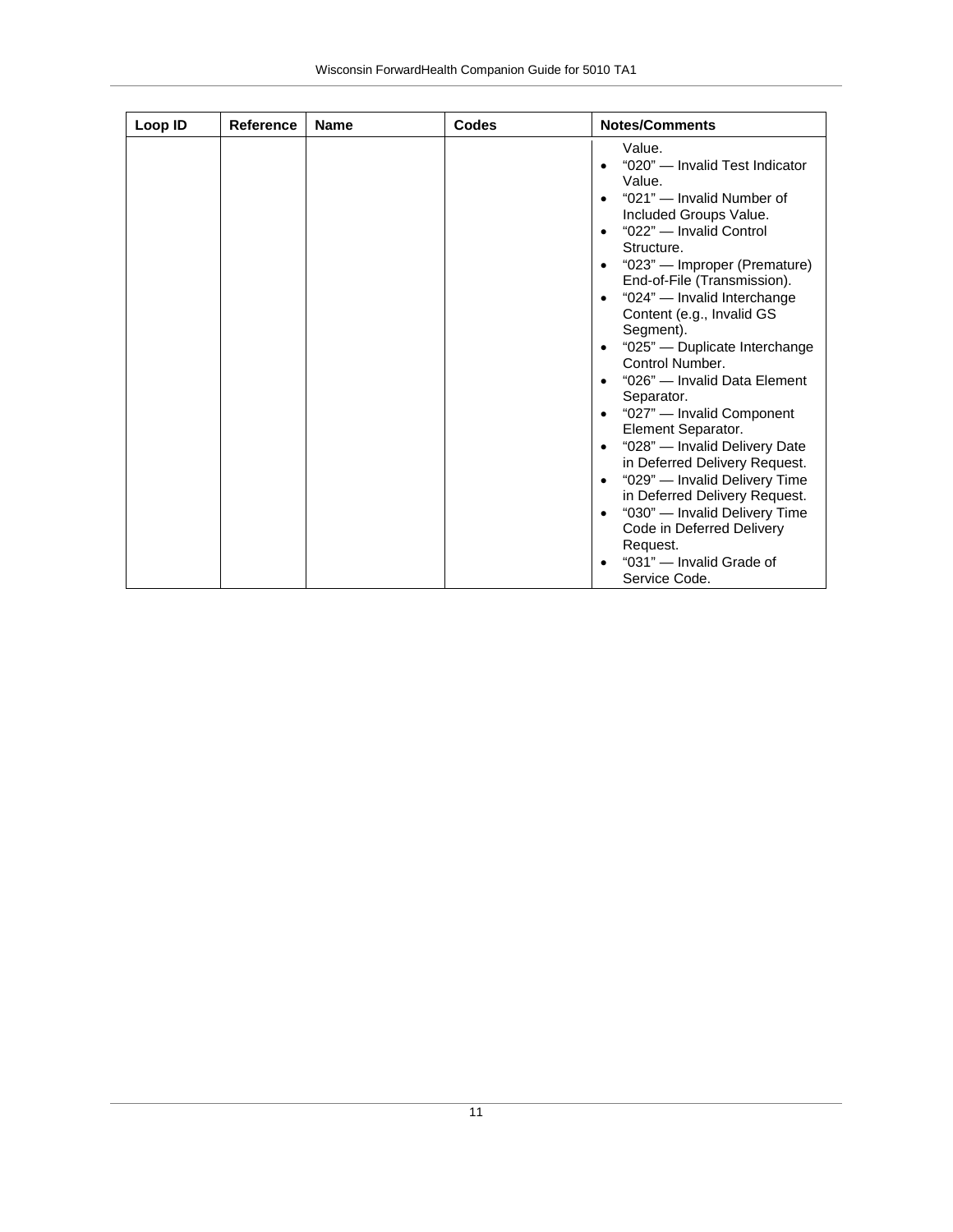# <span id="page-11-1"></span><span id="page-11-0"></span>**4 Transaction Information Additional Information**

## **4.1 Business Scenarios**

### <span id="page-11-3"></span><span id="page-11-2"></span>**4.2 Payer-Specific Business Rules and Limitations**

### **4.2.1 Scheduled Maintenance**

ForwardHealth recycles the real-time servers every night between 00:00 a.m. to 01:00 a.m. Central Standard Time (CST). Real-time processing is not available during this period.

ForwardHealth schedules regular maintenance every Sunday from 00:00 a.m. to 04:00 a.m. CST. Real-time processing is not available during this period.

# <span id="page-11-4"></span>**4.3 Frequently Asked Questions**

N/A

## <span id="page-11-5"></span>**4.4 Other Resources**

Washington Publishing Company (WPC) at *www.wpc-edi.com/*. ASC X12 at *www.x12.org/*.

For further information about how ForwardHealth interChange processes a HIPAA transaction, contact the ForwardHealth EDI Department at (866) 416-4979.